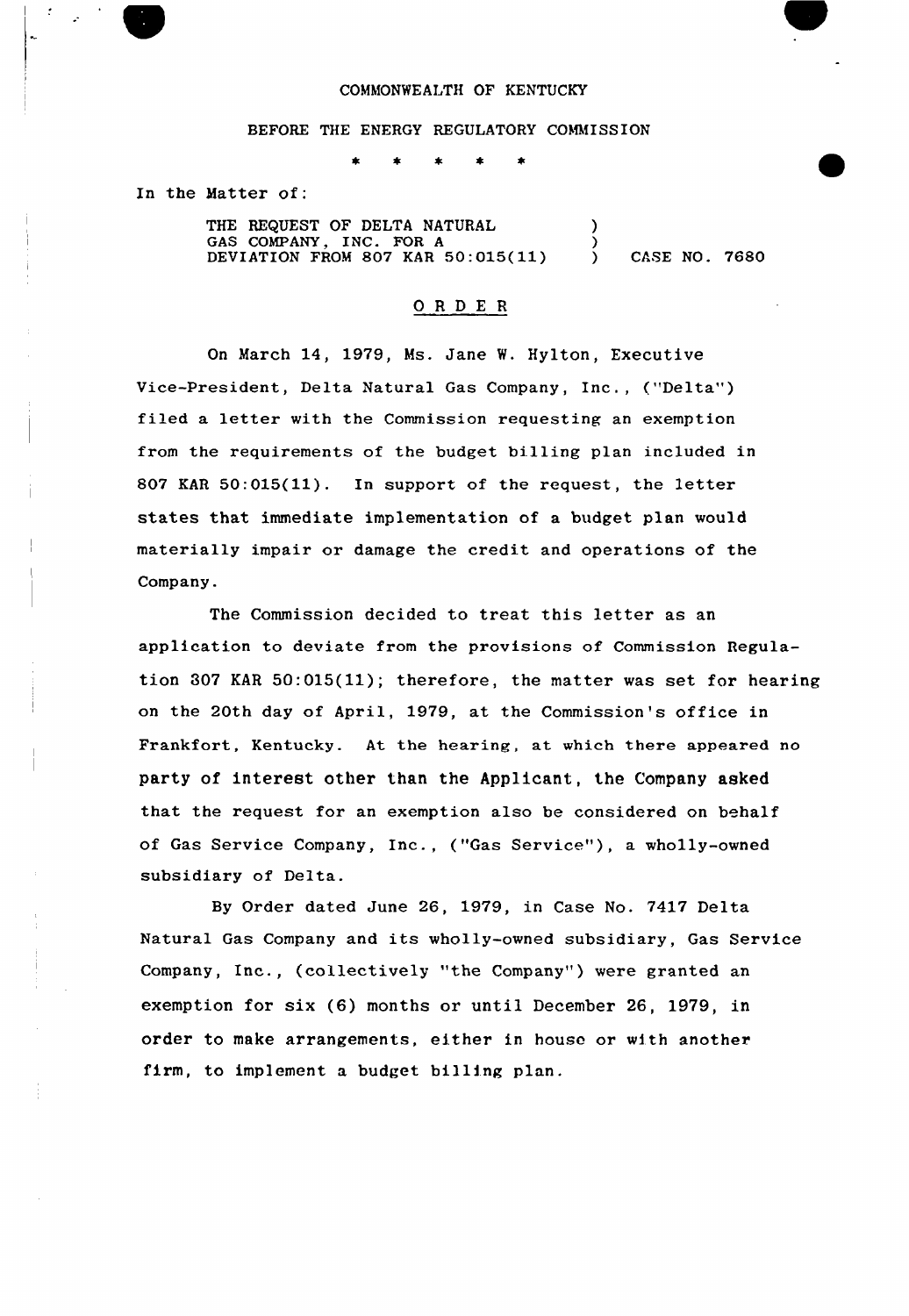

Thereafter, on December 7, 1979, the Company notified the Commission that it would be unable to implement <sup>a</sup> budget billing plan by December 26, 1979. The Company further requested an additional one year exemption. The commission decided to treat this letter as <sup>a</sup> new application to deviate from the provisions of. Commission Regulation 807 KAR 50:015(11).

The Commission, having considered the application, having reviewed the record in both Case No. 7417 and Case No. 7680, and being otherwise sufficiently advised, is of the opinion and FINDs that:

(1) The Company did indeed make 'good faith" efforts to comply within the six (6) months exemption granted in Case No. 7417.

(2) The Company serves approximately 18,000 customers who would be eligible for any budget plan instituted by Applicant.

(3) Manual accounting for the possible volume of customers to apply for budget billing would be an undue burden upon the Applicant.

(4) The Applicant is currently negotiating with Western Kentucky Gas to handle its billing or provide technical assistance to set up the program.

(5) This Commission, in Case No. 7577, has granted Western Kentucky Gas an extension of time until June 1, 1980, to implement its budget billing plan.

(6) As the Company is dependent upon Western Kentucky Gas for technical assistance, it should also be granted an extension of time until June 1, 1980.

IT IS THEREFORE ORDERED, that the Applicant is granted an extension of time until Junc 1, 1980, to implement its budget billing plan required by 807 KAR 50:015(11).

IT IS FURTHER ORDERED, that the Applicant file with this Commission, no later than April 1, 1980, its plan for budget billing in compliance with 807 KAR 50:015(ll).

 $-2 -$